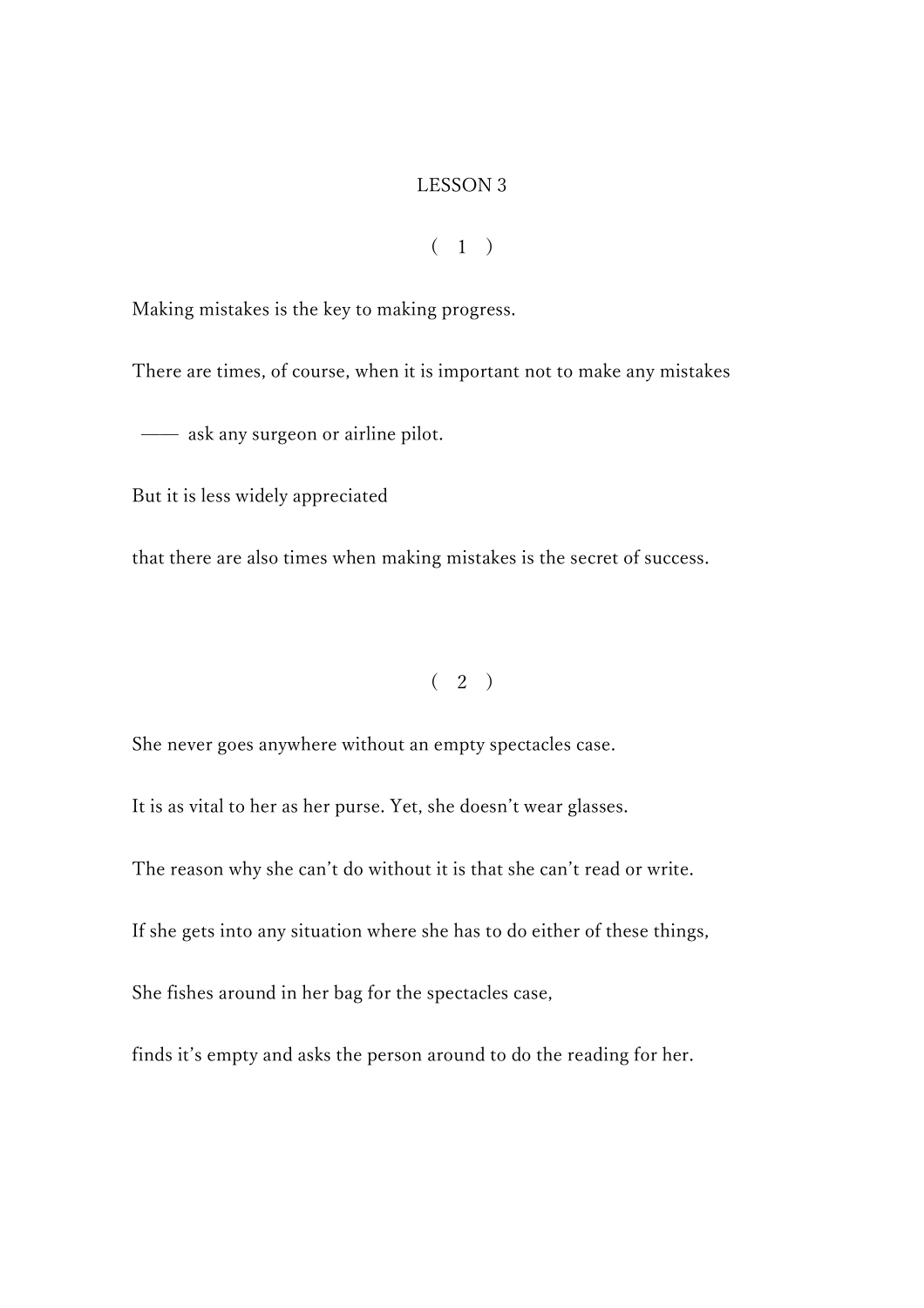On average, children watch television from two and a half to three and a half hours per day according to age, and the reasons why they watch are multiple and varied. However, the way they watch is another important factor to take into account when investigating the nature of children's relationship with the media.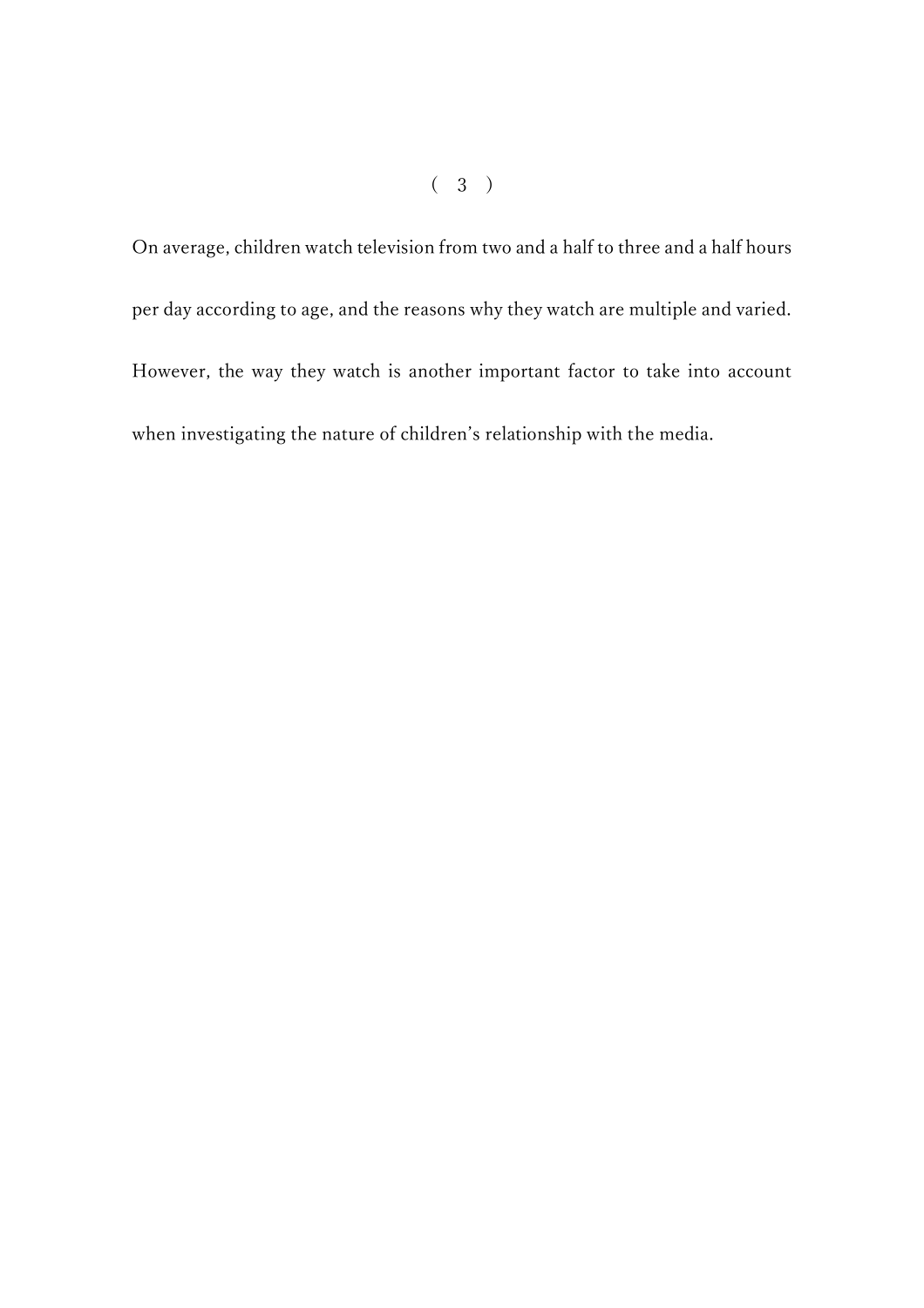### LESSON 4

## $(1)$

It is no use arguing with him.

It is certain that he is not in his right mind at this moment.

It will be some time, I suppose, before he comes back to his senses.

# $(2)$

If road pricing is only for part of a city, as in London,

it can bring greater congestion just outside the area,

as drivers try to avoid entering the area which is charged for.

If public transport is not improved,

drivers are forced to pay without any attractive alternative.

( 3 )

Most educators think of a fourth-grade reading level as a significant stage

in the process of achieving literacy.